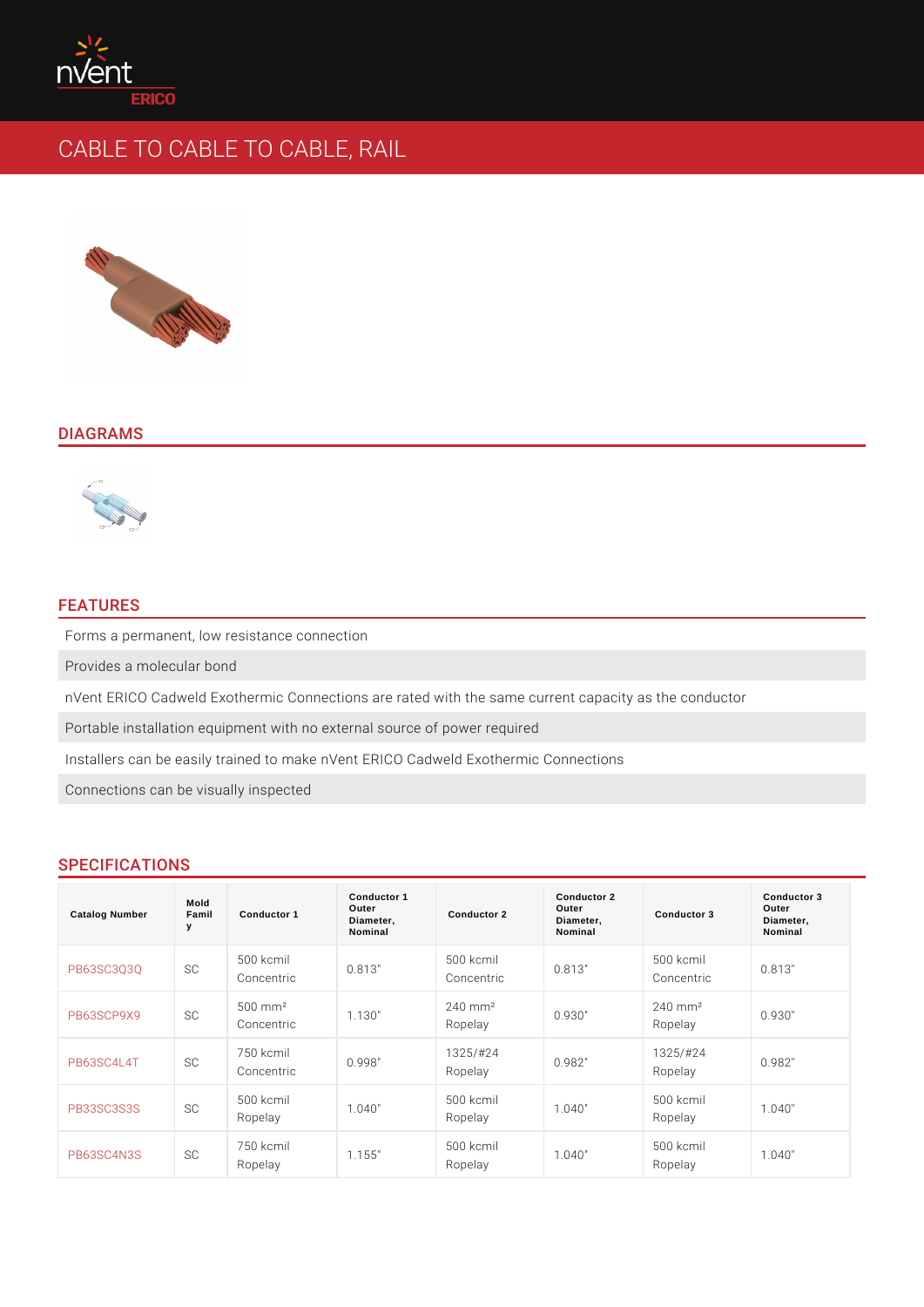| Catalog Number | Mold<br>Famil<br>$\mathbf v$ | Conductor 1              | Conductor 1<br>Outer<br>Diameter,<br>Nominal | Conductor 2          | Conductor 2<br>Outer<br>Diameter,<br>Nominal | Conductor 3          | Conductor 3<br>Outer<br>Diameter,<br>Nominal |
|----------------|------------------------------|--------------------------|----------------------------------------------|----------------------|----------------------------------------------|----------------------|----------------------------------------------|
| PB63SC4Y3SSC   |                              | 1000 kcmil<br>Concentric | 1.152"                                       | 500 kcmil<br>Ropelay | 1.040"                                       | 500 kcmil<br>Ropelay | 1.040"                                       |

# ADDITIONAL PRODUCT DETAILS

nVent ERICO Cadweld applications for railway properties utilize the nVent ERICO Cadweld F80 welding material alloys. nVent ERICO Cadweld exothermically welde permanent, molecular bond that will not loosen or corrode, enabling connection designed to perform for the life of the conductor and/or installation. The nVent carrying capacity equal to or greater than that of the conductor and will withsta during operation. Once completed, installers can clearly ensure quality by visua

For applications such as computer room, tunnel or other low-ventilation areas, s Exolon mold. Add an XL prefix to the standard mold part number when ordering ( XLPB10GR162G). Similarly, nVent ERICO Cadweld Exolon welding material is als PB90 becomes XLPB90).

## DIAGRAMS

| XXXX-XX-XX-XX-L-M-W |                  |                                                                               |  |  |
|---------------------|------------------|-------------------------------------------------------------------------------|--|--|
| <b>XXXX</b>         | Price Key        |                                                                               |  |  |
| X X                 | Mold Family      |                                                                               |  |  |
| X X                 | Conductor Code 1 |                                                                               |  |  |
| XX.                 | Conductor Code 2 |                                                                               |  |  |
| $L^*$               | Split Crucible   | Crucible section is split on molds designed wi<br>opening for easier cleaning |  |  |